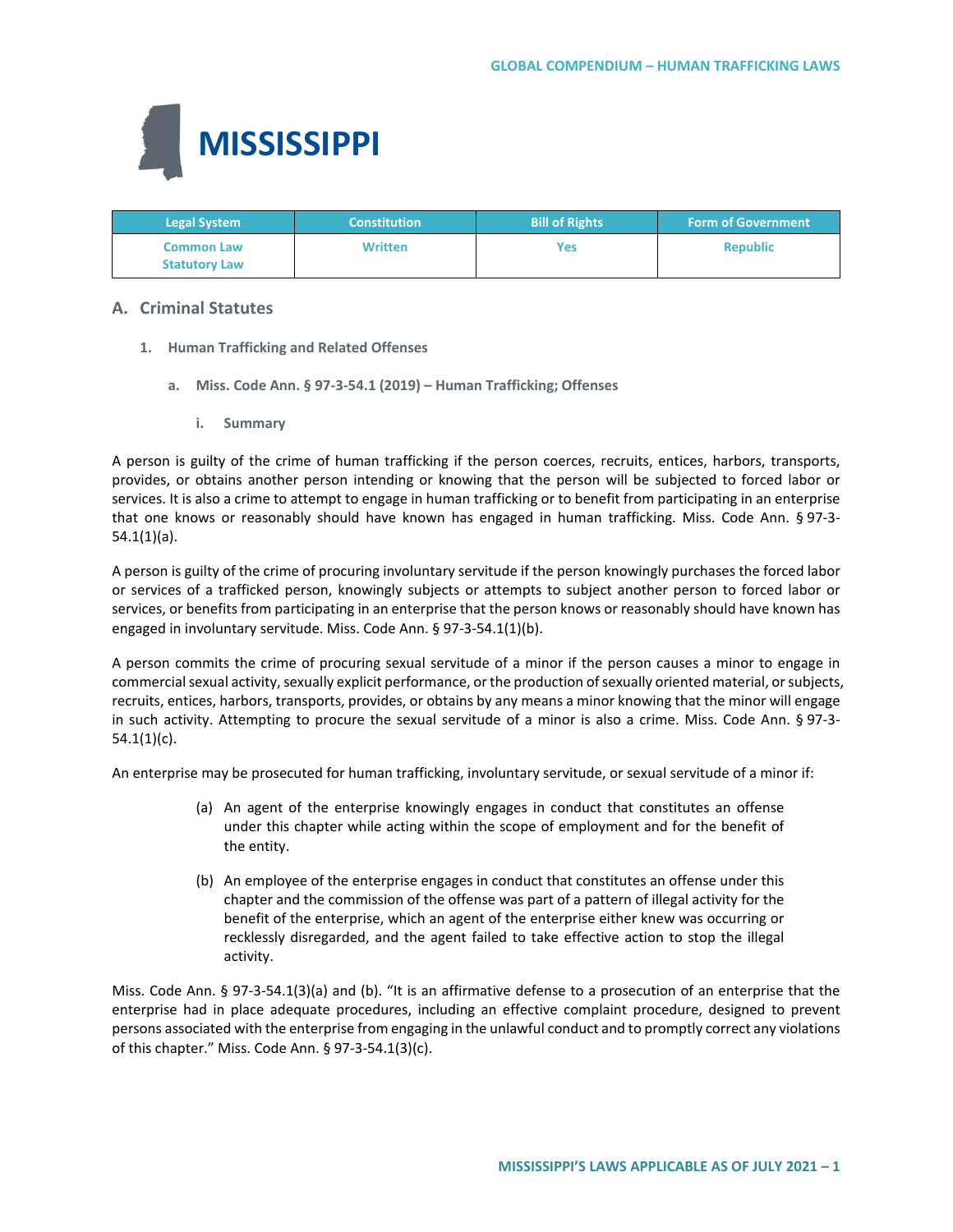A minor who has been identified as a victim of trafficking is not liable for human trafficking, involuntary servitude, or sexual servitude of a minor. Miss. Code Ann. § 97-3-54.1(4). Further, it is an affirmative defense that the defendant:

- (a) Is a victim; and
- (b) Committed the offense under a reasonable apprehension created by a person that, if the defendant did not commit the offense, a person would inflict serious harm on the defendant, a member of the defendant's family, or a close associate.

Miss. Code Ann. § 97-3-54.1(5). Consent of the victim is not a defense, nor is a reasonable belief that the victim was 18 years of age or older. Miss. Code Ann. § 97-3-54.1(1)(c).

"[A]ny person who has reasonable cause to suspect that a minor under the age of eighteen (18) is a trafficked person shall immediately make a report of the suspected child abuse or neglect to the Department of Child Protection Services and to the Statewide Human Trafficking Coordinator." Miss. Code Ann. § 97-3-54.1(4).

**ii. Sentencing**

If the victim is not a minor, human trafficking or procuring involuntary servitude is punishable by imprisonment for two to 20 years, a fine of USD 10,000 to USD 100,000, or both. Miss. Code Ann. § 97-3-54.1(2).

If the victim is a minor, human trafficking or procuring involuntary servitude is punishable by imprisonment for 20 years to life in prison, a fine of USD 20,000 to USD 100,000, or both. Miss. Code Ann. § 97-3-54.1(2).

Sexual servitude of a minor is punishable by imprisonment for 20 years to life in prison, a fine of USD 50,000 to USD 500,000, or both. Miss. Code Ann. § 97-3-54.1(1)(c).

In addition to any other penalty, the Mississippi Human Trafficking Act provides that a court shall order restitution in the full amount of the victim's pecuniary damages. The court may also order injunctive relief. Miss. Code Ann. § 97-3-54.6.

When sentencing an enterprise that has been convicted of human trafficking, procuring involuntary servitude, or procuring sexual servitude of a minor, the court may consider the severity of the enterprise's offense and order penalties including a fine of not more than USD 1 million, disgorgement of profit, and debarment from government contracts. Miss. Code Ann. § 97-3-54.1(3)(d).

**iii. Statute of Limitations** 

A prosecution for human trafficking, involuntary servitude, or sexual servitude of a minor may be brought at any time. Miss. Code Ann. § 99-1-5.

- **b. Miss. Code Ann. § 97-3-54.2 (2006) – Prevention or Restriction of Liberty of a Victim of Human Trafficking**
	- **i. Summary**

It is a crime to knowingly destroy, conceal, remove, confiscate, or possess any actual or purported passport, immigration document, or government identification document to prevent or restrict, without lawful authority, the person's liberty to move or travel to maintain the labor or services of a person who has been a victim of human trafficking, involuntary servitude, or sexual servitude of a minor. It is also a crime to attempt to do so. Miss. Code Ann. § 97-3-54.2.

**ii. Sentencing** 

This offense is punishable by imprisonment for not more than five years. Miss. Code Ann. § 97-3-54.2.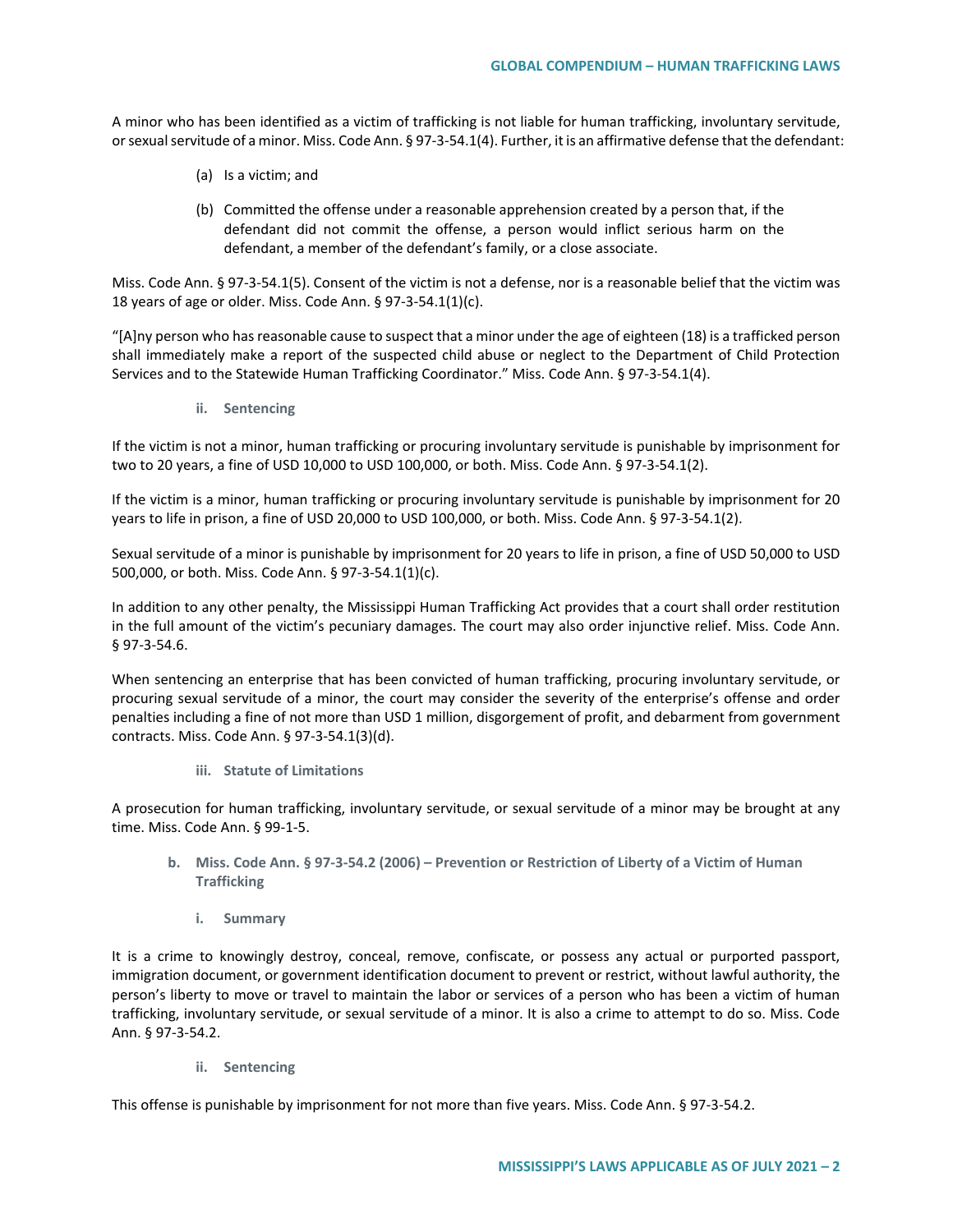In addition to any other penalty, the Mississippi Human Trafficking Act provides that a court shall order restitution in the full amount of the victim's pecuniary damages. The court may also order injunctive relief. Miss. Code Ann. § 97-3-54.6.

**iii. Statute of Limitations** 

A prosecution may be brought at any time. Miss. Code Ann. § 99-1-55.

- **c. Miss. Code Ann. § 97-3-54.3 (2013) – Aiding or Abetting Human Trafficking**
	- **i. Summary**

A person who knowingly aids, abets, or conspires to violate the Mississippi Human Trafficking Act shall be considered a principal in the offense. Miss. Code Ann. § 97-3-54.3.

**ii. Sentencing**

A person convicted of aiding or abetting human trafficking is punishable as the principal in the offense, whether the principal has been previously convicted or not. Miss. Code Ann. § 97-3-54.3.

In addition to any other penalty, the Mississippi Human Trafficking Act provides that a court shall order restitution in the full amount of the victim's pecuniary damages. The court may also order injunctive relief. Miss. Code Ann. § 97-3-54.6.

**iii. Statute of Limitations**

A prosecution may be brought at any time. Miss. Code Ann. § 99-1-5.

**d. Miss. Code Ann. § 97-3-54.5 (2013) – Use of Undercover Operative in Detection of Offense Permitted**

The use of an undercover operative or law enforcement officer in the detection or investigation of an offense under the Mississippi Human Trafficking Act is not a defense to a prosecution. Miss. Code Ann. § 97-3-54.5.

**e. Miss. Code Ann. § 97-3-54.7 (2013) – Forfeiture and Disposition of Proceeds**

Any property used in violating the Mississippi Human Trafficking Act shall be forfeited, Miss. Code Ann. § 97-3-54.7(1), except for property used by common carriers not party or privy to the violation and property used without the owner's knowledge or consent, Miss. Code Ann. § 97-3-54.7(2).

All forfeited personal property shall be liquidated. After deduction of court costs and the expense of liquidation, 50% of the proceeds shall be deposited in the Relief for Victims of Human Trafficking Fund and 50% shall be divided among the law enforcement agencies that participated in the criminal case. Miss. Code Ann. § 97-3-54.7(13). The Relief for Victims of Human Trafficking Fund is a continuing fund within the State Treasury that is used solely for the administration of programs designed to assist victims of human trafficking, conduct training on human trafficking, and support the duties of the Statewide Human Trafficking Coordinator. Miss. Code Ann. § 97-3-54.8.

**f. Miss. Code Ann. §§ 97-29-49(4) (2019), 97-29-51(3) (2013) – Prostitution, Immunity for Trafficking Victims** 

A person who engaged in prostitution as a direct result of being a trafficked person is immune from prosecution for prostitution. Miss. Code Ann. § 97-29-49(4).

A trafficked person who is a minor is immune from prosecution for promoting prostitution as a juvenile or adult. Miss. Code Ann. § 97-29-51(3). If a person charged with promoting prostitution is a trafficked person but not a minor,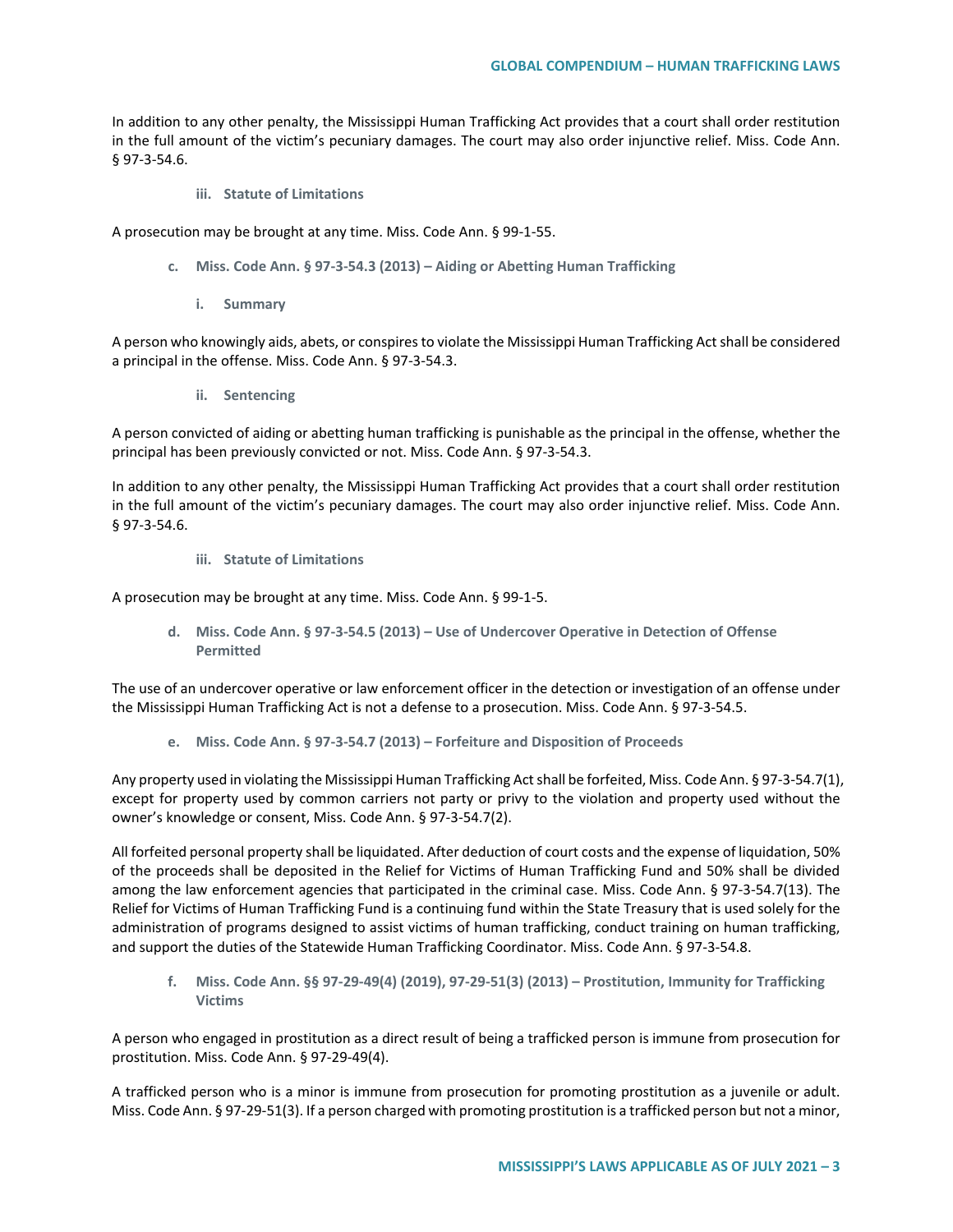that fact shall be considered a mitigating factor, and the person shall be referred to appropriate resources for assistance. Miss. Code Ann. § 97-29-51(3).

**g. Miss. Code Ann. § 97-43-3 (2013) – Racketeering Activity**

For the purposes of Mississippi's Racketeer Influenced and Corrupt Organization Act, "racketeering activity" includes violating the Mississippi Human Trafficking Act, Miss. Code Ann. § 97-43-3(a)(11), and attempting to commit, conspiring to commit, or soliciting, coercing, or intimidating another person to commit such crimes, Miss. Code Ann. § 97-43-3(a).

- **h. Miss. Code Ann. § 97-3-52 (2009) – Buying and Selling of a Child**
	- **i. Summary**

It is a crime to sell, buy, offer to sell, or offer to buy a child. Miss. Code Ann. § 97-3-52(1).

**ii. Sentencing**

This crime is punishable by imprisonment for not more than 10 years, a fine up to USD 20,000, or both. Miss. Code Ann. § 97-3-52.

**iii. Statute of Limitations**

A prosecution must be brought within two years. Miss. Code Ann. § 99-1-5.

- **i. Miss. Code Ann. § 97-5-5 (2013) – Enticing a Child Under 14 Years of Age**
	- **i. Summary**

It is a crime to lead, take, carry, decoy, or entice away any child under 14 years old if done (1) with intent to detain or conceal the child from the child's parents or guardian, or (2) for the purpose of prostitution, concubinage, or marriage. Miss. Code Ann. § 97-5-5.

Defendants can be prosecuted for both enticing a child under 14 years old and violating the Mississippi Human Trafficking Act. Miss. Code Ann. § 97-5-5.

**ii. Sentencing**

The offense is punishable by imprisonment for two to 10 years, a fine up to USD 10,000, or both. Miss. Code Ann. § 97-5-5.

**iii. Statute of Limitations**

The statute of limitations for the crime of enticing a child under 14 years old is two years. Miss. Code Ann. § 99-1-5.

- **j. Miss. Code Ann. § 97-5-7 (2013) – Enticing a Child under 18 Years of Age**
	- **i. Summary**

It is a crime to persuade, entice, or decoy away from a child's father or mother, with whom the child resides, any unmarried child under 18 years old for the purposes of employing the child without the consent of at least one of the child's parents. Miss. Code Ann. § 97-5-7.

Defendants can be prosecuted for both enticing a child under 18 years old and violating the Mississippi Human Trafficking Act. Miss. Code Ann. § 97-5-7.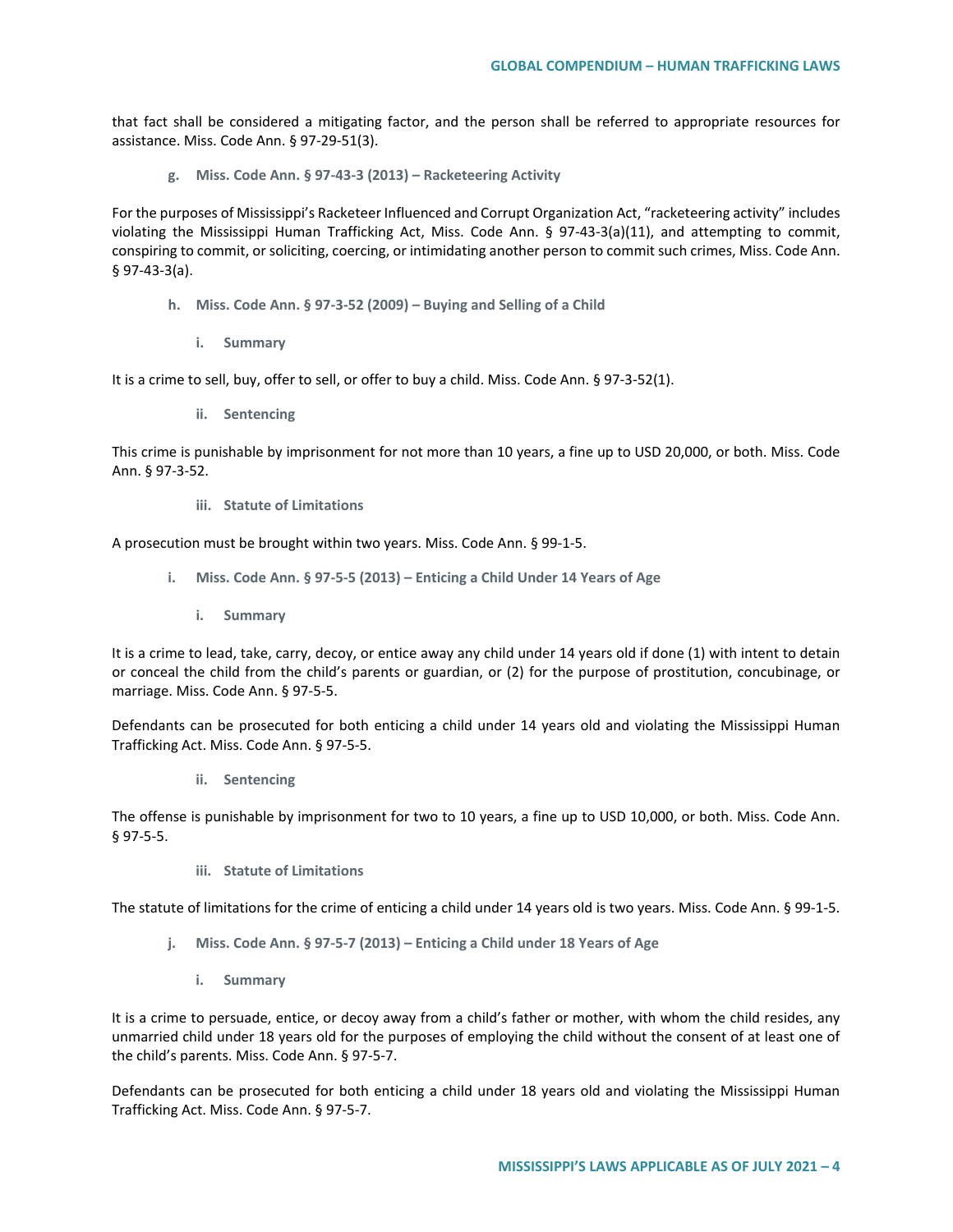**ii. Sentencing**

The offense is punishable by imprisonment for not more than one year, a fine up to USD 1,000, or both. Miss. Code Ann. § 97-5-7.

**iii. Statute of Limitations**

The statute of limitations for the crime of enticing a child under 18 years old is two years. Miss. Code Ann. § 99-1-5.

**2. Online Child Sexual Exploitation and Child Pornography Offenses**

Miss. Code Ann. § 97-5-27 – Disseminating Sexually Oriented Material to Children; Computer Luring

Miss. Code Ann. §§ 97-5-31 *et seq*. – Offenses Affecting Children

Miss. Code Ann. § 97-5-33 – Depicting Child Engaging in Sexual Conduct

- **3. Reporting and Registration Requirements**
	- **a. Miss. Code Ann. § 43-21-353 (2019) – Reporting Abuse or Neglect**

Anyone with reasonable cause to suspect that a child is a victim of human trafficking must make a report to the Department of Child Protection Services. Miss. Code Ann. § 43-21-353(1). The Department of Child Protection Services, in turn, must notify law enforcement and prosecutors in the relevant jurisdiction as well as the Statewide Human Trafficking Coordinator. Miss. Code Ann. § 43-21-353(1). Willful failure to comply with a reporting requirement is punishable by imprisonment for not more than one year, a fine up to USD 5,000, or both. Miss. Code Ann. § 43-21-353(7).

**b. Miss. Code Ann. § 45–33 (2020) – Sex Offenders Registration Law**

Any person who resides, is employed, or attends school in Mississippi and who has been convicted of a registrable offense shall register with the responsible agency and the Mississippi Department of Public Safety. Miss. Code Ann. § 45-33-25(1)(a). Offenses that must be registered include: procuring sexual servitude of a minor; aiding, abetting, or conspiring to procure sexual servitude of a minor; enticing a child for concealment, prostitution, or marriage; depicting a child engaging in sexual conduct; and disseminating sexually oriented material to children. Miss. Code Ann. § 45–33–23(h).

# **B. Civil Liability Statutes**

- **1. Miss. Code Ann. § 97-3-54.6(3) (2013) – Civil Lawsuits for Violations of the Mississippi Human Trafficking Act**
	- **a. Summary**

Any person who is injured by a violation of the Mississippi Human Trafficking Act can file a civil lawsuit against any person or enterprise convicted of violating the Act. Miss. Code Ann. § 97-3-54.6(3).

**b. Damages and Other Relief**

A plaintiff can recover three times the actual damages sustained, appropriate punitive damages, attorney's fees, and costs. Miss. Code Ann. § 97-3-54.6(3).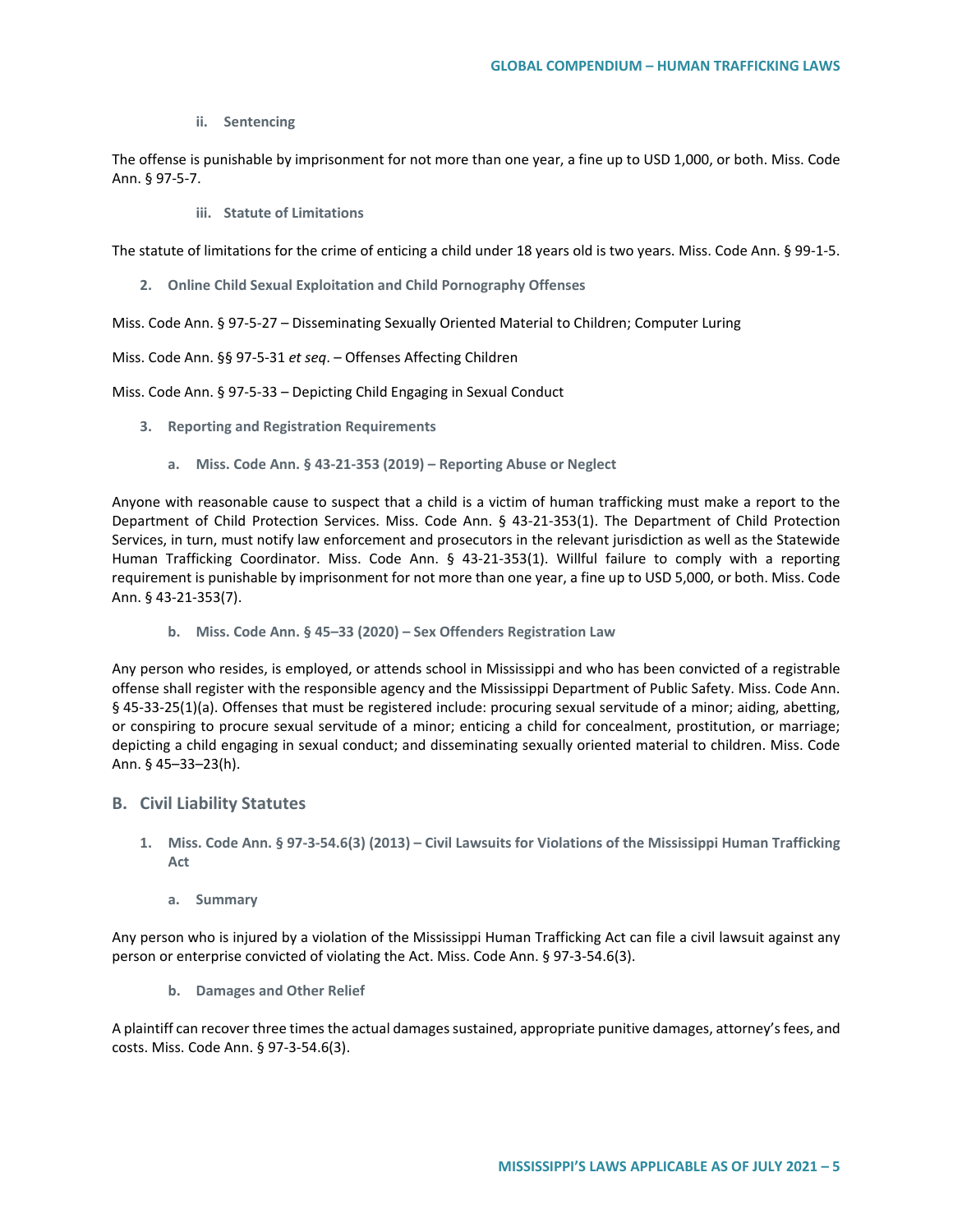#### **c. Statute of Limitations**

The statute of limitations for a civil lawsuit based on a violation of the Mississippi Human Trafficking Act is three years after the claim accrued. *See* Miss. Code Ann. §§ 15-1, 15-1-49. The statute of limitations is tolled while the injured person is a minor. Miss. Code. Ann. § 15-1-59.

### **C. Additional Statutes Specific to Human Trafficking**

**1. Miss. Code Ann. § 19-5-353 (2021) – 911 Telecommunicators' Standards and Training**

All 911 operators must complete at least two hours of training related to handling complaints of human trafficking, communicating with victims, and contacting the Department of Child Protection Services.

**2. Miss. Code Ann. § 43-15-51 (2021) – Child Abuse Task Force**

Mississippi provides a mechanism for creating child abuse task forces responsible for implementing a coordinated multidisciplinary team approach to intervention in reports involving human trafficking.

**3. Miss. Code Ann. § 45-6-7 (2019) – Law Enforcement Officer Standards and Training**

Law enforcement officers must complete at least two hours of training on handling complaints of human trafficking, communicating with victims, and interfacing with the Department of Child Protection Services.

**4. Miss. Code Ann. § 71-1-35 (1991) – Regulating Payment of Employee Wages** 

Although Mississippi law regulates the payment of wages, the law does not expressly provide employees with a private right to file a lawsuit to recover unpaid wages. However, employers may be subject to criminal penalties for violating the section governing the payment of wages.

Persons not paid wages owed may have relief under the federal Fair Labor Standards Act. *See* 29 U.S.C. §§ 201 *et seq*.

**5. Miss. Code Ann. § 93-15-121(h)(i) (2017) – Termination of Parental Rights** 

A conviction for human trafficking of a child or depicting a child engaging in sexual conduct may be grounds for termination of parental rights.

**6. Miss. Code Ann. § 97-3-54.6 (2013) – Injunctive Relief, Restitution, Vacatur, and Confidentiality**

Mississippi circuit courts may enjoin violations of the Mississippi Human Trafficking Act, issue orders of restitution for victims, and vacate a conviction at any time if the court finds that the defendant's participation was the result of being a trafficking victim. Miss. Code Ann. §§ 97-3-54.6(1), (2), and (5). Law enforcement agencies and prosecutors must take all reasonable efforts to keep the identity of the victim and the victim's family confidential. Miss. Code Ann. § 97-3-54.6(7).

**7. Miss. Code Ann. § 97-3-54.8 (2019) – Relief for Victims of Human Trafficking Fund**

The Relief for Victims of Human Trafficking Fund is a continuing fund to be used solely for the administration of programs designed to assist victims of human trafficking, conduct training on human trafficking, and support the duties of the Statewide Human Trafficking Coordinator.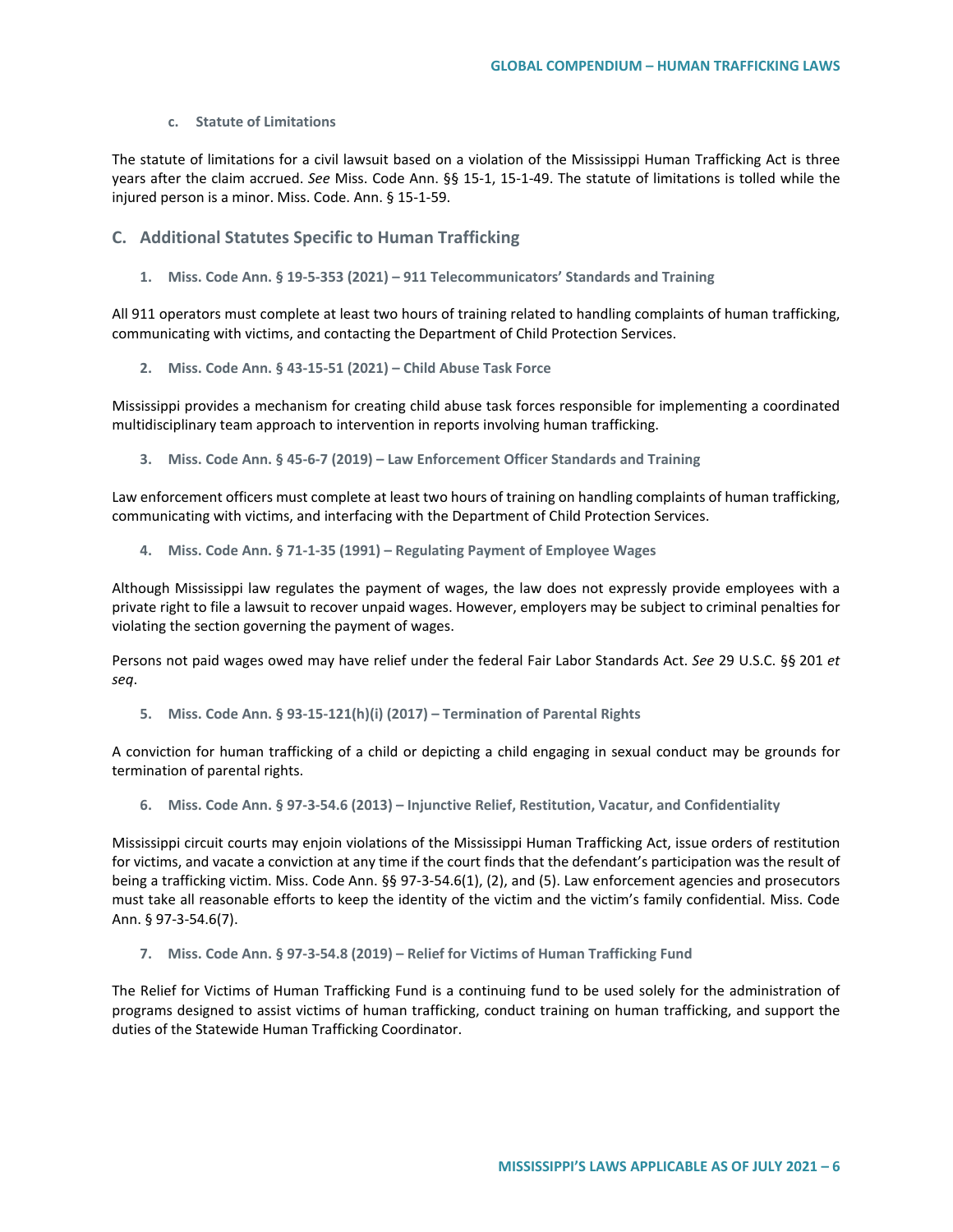**8. Miss. Code Ann. § 97-3-54.9 (2019) – Statewide Human Trafficking Coordinator**

The Statewide Human Trafficking Coordinator is responsible for coordinating the implementation of the Mississippi Human Trafficking Act.

Any person who has reasonable cause to suspect that a minor under the age of 18 is a trafficked person shall immediately make a report of the suspected child abuse or neglect to the Department of Child Protection Services and to the Statewide Human Trafficking Coordinator. Miss. Code Ann. § 97-3-54.1.

# **D. Significant Cases**

**1.** *Shaffer v. State***, 72 So. 3d 1070 (Miss. 2011)**

A 29-year-old woman impersonated a 13-year-old girl on the internet in an attempt to catch sexual predators. She developed a two-month internet relationship with the defendant, eventually agreeing to meet with him to have sex. When he arrived at the meeting place, the defendant was arrested for violating Miss. Code Ann. § 97-5-33(6).

Miss. Code Ann. § 97-5-33(6) makes it illegal for anyone to use "any means including a computer" to "knowingly ... solicit ... a child to meet with the person for the purpose of engaging in sexually explicit conduct." The court ruled that the defendant violated Miss. Code Ann. § 97-5-33(6) when he solicited sex from a person he believed to be a child, even though that person was not actually a child.

**2.** *Hooks v. State***, 197 So. 2d 238 (Miss. 1967)**

The defendant, a 46-year-old drummer in a lounge band, became acquainted with a 13-year-old child who worked at a nearby café. The defendant and the child had sexual relations in the defendant's quarters three times, and the defendant once promised to marry her. He was arrested for violating Miss. Code Ann. § 97-5-5.

The court reasoned that the defendant did not violate Miss. Code Ann. § 97-5-5, which makes it a crime to entice away any child under 14 "for the purpose of ... concubinage, or marriage," because, despite his promise, the defendant did not intend to marry or live with the child.

**3.** *Cotten v. State***, 202 So. 3d 216 (Miss. Ct. App. 2016)**

The petitioner pleaded guilty to exploitation of children in violation of Miss. Code Ann. § 97-5-33. He filed a motion for post-conviction relief claiming that his indictment was defective because it described the two victims as "minors under the age of eighteen (18) years" without stating their names or exact ages.

The court concluded that the names and exact ages of minor victims do not need to be stated on an indictment, as they are not necessary elements of exploitation of children in violation of Miss. Code Ann. § 97-5-33. Accordingly, the petitioner was not eligible for post-conviction relief.

**4.** *Westbrook v. State***, 109 So. 3d 609 (Miss. Ct. App. 2013)**

The defendant molested a 12-year-old child until the child was sent to live with his father out of state. After the child had moved, the defendant sent the child a letter suggesting that they "[m]aybe go for some pizza and then to my hotel to visit for a while." The defendant was convicted of violating Miss. Code Ann. § 97-5-33(6).

Miss. Code Ann. § 97-5-33(6) makes it illegal for a person to use "any means including a computer" to "knowingly ... solicit ... a child to meet with the person for purpose of engaging in sexually explicit conduct." The court ruled that a defendant can "solicit" a meeting with a child without setting a place for the meeting. Accordingly, the jury was permitted to conclude that the defendant violated Miss. Code Ann. § 97-5-33(6) by sending the letter, even though no meeting place had been set.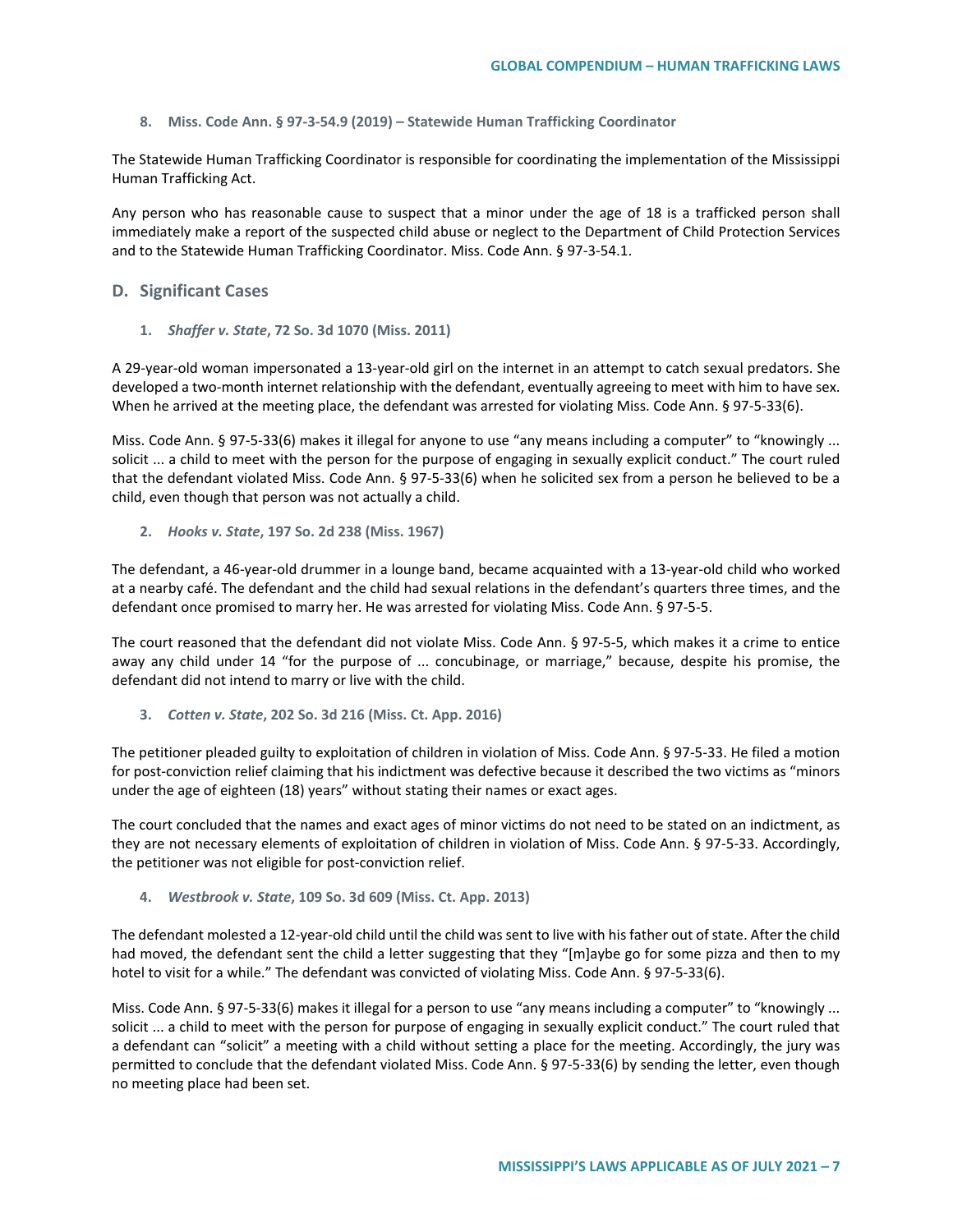**5.** *Matheny v. State***, 289 So. 3d 328 (Miss. Ct. App. 2020)**

The defendant pleaded guilty to exploitation of children in violation of Miss. Code Ann. § 97-5-33. He appealed claiming that the law was unconstitutionally vague because "the phrase 'no person shall' and the word 'child' fail to provide persons of ordinary intelligence an opportunity to know whom the statute regulates or what is prohibited." The court rejected this argument because Miss. Code Ann. § 97-5-31(a) defines a child as anyone younger than 18 years old.

The defendant also argued that the law was unconstitutional as applied because prosecutors selectively enforce Miss. Code Ann. § 97-5-33 against adult offenders but not against juveniles. In particular, one of his victims had not been prosecuted, despite sending him a sexually explicit photograph of herself. The court rejected this "unconscionable" argument because the law prohibits adults from exploiting minors, not vice versa. Lastly, the court ruled that the defendant's 40-year sentence was constitutional.

### **E. Academic Research/Papers**

Patricia R. Williams, Wendyann Wyatt & Angela Gaddis, *Identification of Client Involvement in Sex Trafficking in Mississippi*, 15 J. EVIDENCE-INFORMED SOC. WORK, 170–85 (2018).

**F. Resources**

### Mississippians Against Human Trafficking: <https://www.nomorems.org/>

#### Mississippi Attorney General:

<https://www.ago.state.ms.us/wp-content/uploads/2020/10/Human-Trafficking-NGL-002.pdf>

- Mississippi Department of Health [https://msdh.ms.gov/msdhsite/\\_static/44,0,388,747.html](https://msdh.ms.gov/msdhsite/_static/44,0,388,747.html)
- Mississippi Office Against Interpersonal Violence: [https://msdh.ms.gov/msdhsite/\\_static/44,0,388.html](https://msdh.ms.gov/msdhsite/_static/44,0,388.html)
- National Human Trafficking Hotline (Mississippi): <https://humantraffickinghotline.org/state/mississippi>
- Shared Hope International, Mississippi Report Card (2019): [http://sharedhope.org/PICframe9/reportcards/PIC\\_RC\\_2019\\_MS.pdf](http://sharedhope.org/PICframe9/reportcards/PIC_RC_2019_MS.pdf)
- Shared Hope International, Mississippi Analysis and Recommendations (2019): [http://sharedhope.org/PICframe9/analysis/PIC\\_AR\\_2019\\_MS.pdf](http://sharedhope.org/PICframe9/analysis/PIC_AR_2019_MS.pdf)
- U.S. Department of Health & Human Services, *Mississippi: Efforts to Combat Human Trafficking* (2017): [https://nhttac.acf.hhs.gov/sites/default/files/2019-](https://nhttac.acf.hhs.gov/sites/default/files/2019-06/mississippi_profile_efforts_to_combat_human_trafficking.pdf) [06/mississippi\\_profile\\_efforts\\_to\\_combat\\_human\\_trafficking.pdf.](https://nhttac.acf.hhs.gov/sites/default/files/2019-06/mississippi_profile_efforts_to_combat_human_trafficking.pdf)

**Disclaimer:** The codes, laws, and other information cited in this summary may not contain the most recent versions of such information and provide certain information available as of the month and year cited at the bottom of each page. We make no warranties or guarantees about the accuracy, completeness, or adequacy of the information